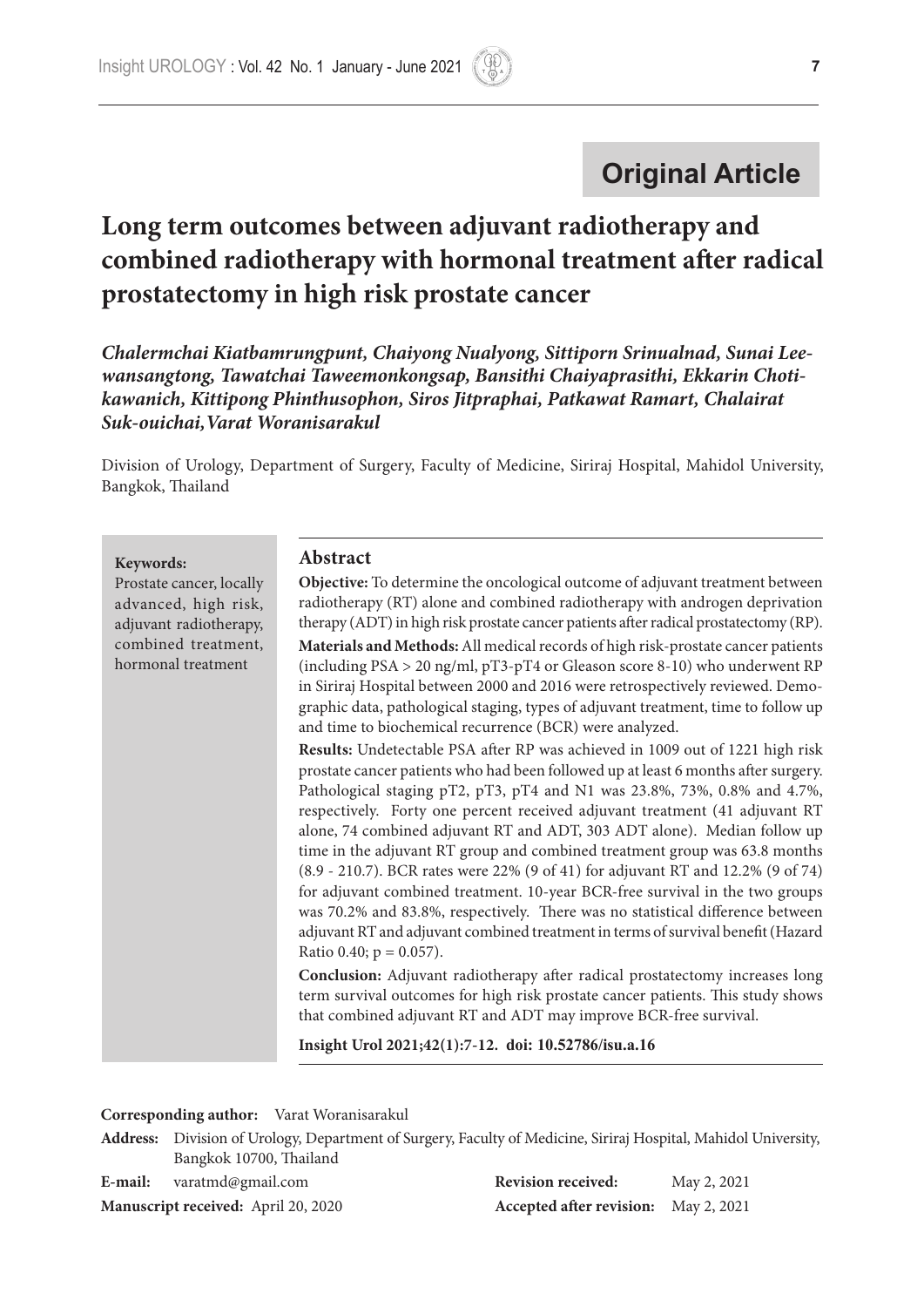#### **Introduction**

Radical prostatectomy (RP) is one of the standard treatments in localized high-risk prostate cancer patients. Between 25 and 40 percent of patients who undergo RP have biochemical recurrence or disease progression, especially patients with adverse pathological features which include extracapsular extension, a positive surgical margin and seminal vesicle involvement $1,2$ . Several trials have shown that adjuvant radiation therapy (ART) after RP conferred benefits with regard to long-term biochemical progression-free survival (PFS) and metastasis-free survival  $(MFS)^{2-5}$ . On the contrary the data from two large randomized trials (RTOG 96-01 and GETUG-AFU 16) indicated that salvage radiation therapy (SRT) combined with short or long term of androgen deprivation therapy (ADT) was advantageous and improved PFS and MFS in patients with disease recurrence. However, at the start of this investigation there was no consensus regarding the role and duration of ADT in combination with ART or SRT in post RP patients<sup>6-8</sup>. Therefore, this study was conducted to determine the oncological outcome of adjuvant treatment between ART **Table 2.** Details of comparative analysis alone and combined radiotherapy with androgen deprivation therapy (ART plus ADT) in high risk prostate cancer patients after RP.

#### **Materials and Methods**

All charts of patients who were diagnosed with high risk prostate cancer and underwent radical prostatectomy with pelvic lymphadenectomy at Siriraj Hospital between 2000 and 2016 were retrospectively reviewed. All patients had pathological confirmation of adenocarcinoma with a Gleason score of 8-10, pathological staging T3-T4 or preoperative PSA > 20 ng/ml with adverse pathological features (positive surgical margin, bladder neck involvement or seminal vesicle invasion). Patients who had postoperative detectable PSA (PSA > 0.2 ng/ml) or a follow up time of less than 6 months were excluded. Eligible patients were categorized into two groups: the adjuvant radiation therapy group including patients who received postoperative radiotherapy alone without any ADT and patients who received combined radiation therapy with ADT (Figure 1).

Both groups underwent external beam radia-15 tion therapy (EBRT) at the Radiation Oncology h Division, Department of Radiology, Faculty of Medicine Siriraj Hospital. Most of these were experiments of the provement of the second three-dimensional conformal radiotherapy (3D-CRT) or intensity modulated radiotherapy (IMRT) within the 12 months after surgery. The radiation doses ranged from 66 to 72 Gray (Gy) given in 33 to 36 daily fractions at the surgical bed. ADT was given including a GnRH agonist,



**Figure 1.** Study design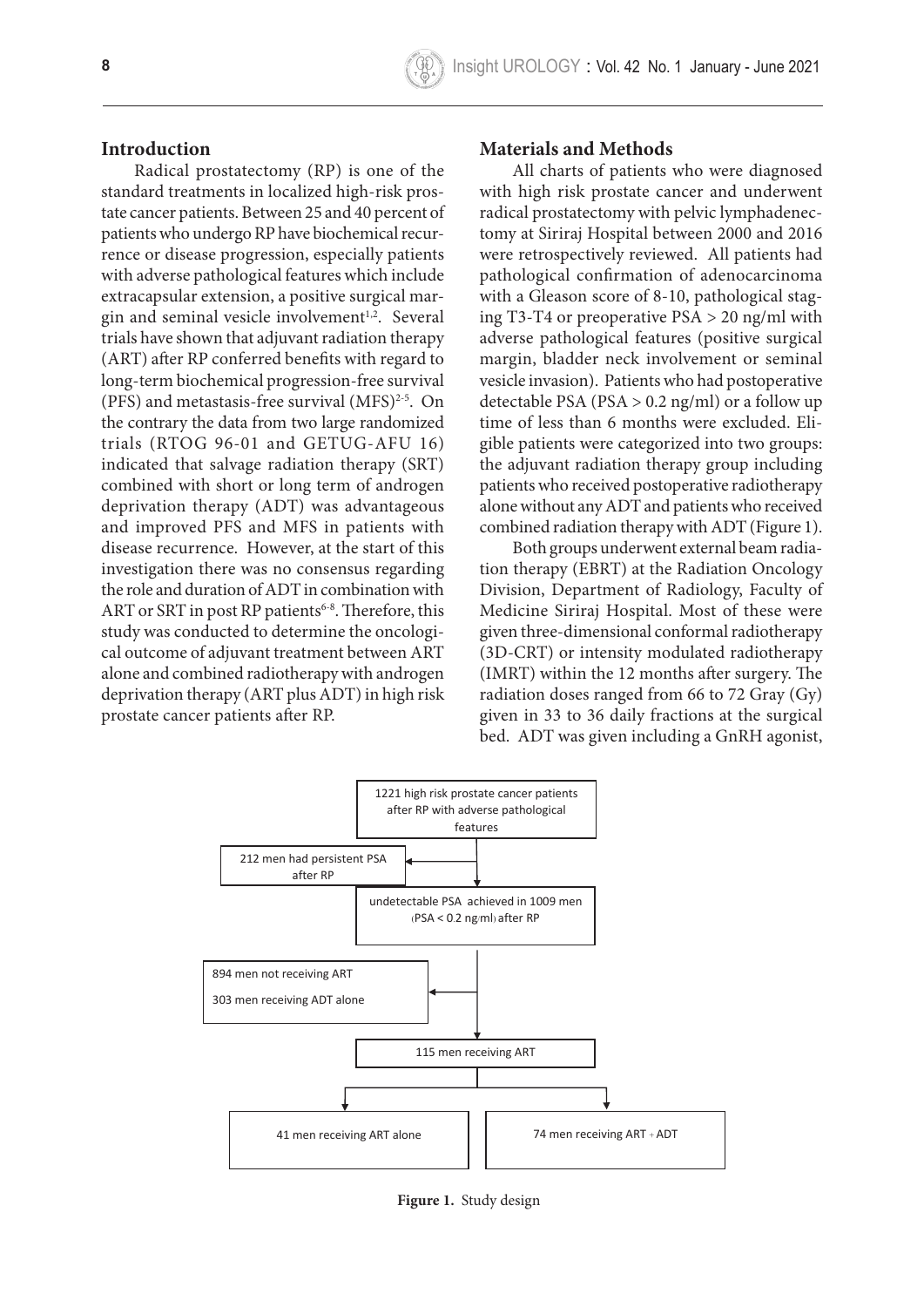an antiandrogen and a bilateral orchiectomy. The period of ADT in patients who underwent a bilateral orchiectomy was recorded to the last follow up time or biochemical recurrence occurred. Demographic data, tumor characteristics and types of adjuvant treatment were reviewed. Time to events were calculated starting from date of operation to the documented time of recurrence or metastasis. Biochemical recurrence was defined by two consecutive PSA values of increases of more than 0.2 ng/ml<sup>9</sup>. Distant metastasis was evaluated using CT and bone scans. The primary outcome was biochemical recurrence-free (BCR) survival between the two groups of adjuvant treatment after RP. The secondary outcome was metastasis-free survival.

Statistical analysis was carried out using SPSS version 21.0. Demographic data are showed as mean and median. The Kaplan-Meier method was used to analyze survival time. A log-rank test was used to compare the two groups. Quantitative data was analyzed using a Mann Whitney U test and independent t-tests, and a Chi-square test was used for categorical data.

patients who had been followed up at least 6 months after surgery. One hundred and fifteen men received ART regardless of adjuvant ADT, 41 patients (35.7%) underwent ART alone, 74 patients (64.3%) received a combination of ART plus ADT.

Demographic data and tumor characteristics in both groups are shown in Table 1. A comparison between the ART alone group and the combined treatment group showed there was no statistical difference in age, preoperative PSA level or pathological staging. Mean age in both groups was 65 years. Median preoperative PSA levels were 19 ng/ml in both groups. Median follow up time was 56.7 months (Range 9.5 to 154.9) and 73.7 months (Range 8.9 to 210.7) in the ART alone group and combined group respectively. Positive surgical margin rates were 70.7% vs 81.1%, BCR rates were 22% vs 12.2%, distant metastasis rates were 2.4% vs 2.7%, between ART alone group and combined group respectively. Four patients in the adjuvant combined treatment group had regional lymph node metastasis (pN1).

Survival analysis is shown in Figure 2. Ten year BCR-free survival of adjuvant RT alone and the combined treatment group was 70.2% and 83.8% respectively (Hazard ratio 0.40; 95% confidence interval 0.16 to 1.03,  $p = 0.057$ ). Ten

## **Results**

Undetectable PSA after RP was achieved in 1009 out of 1221 high risk prostate cancer

| <b>Characteristics</b>                                                                                | <b>Adjuvant RT alone</b><br>$(n = 41)$                           | <b>Adjuvant RT + ADT</b><br>$(n = 74)$                             | P-value |
|-------------------------------------------------------------------------------------------------------|------------------------------------------------------------------|--------------------------------------------------------------------|---------|
| Age (years)                                                                                           | $65.3 \pm 6.6$                                                   | $65.4 \pm 8.7$                                                     | 0.923   |
| PSA (ng/ml)                                                                                           | $19.15(5 \text{ to } 60)$                                        | $19.0(2 \text{ to } 108)$                                          | 0.28    |
| Follow up time (months)                                                                               | 56.7 (9.5 to 154.9)                                              | 73.7 (8.9 to 210.7)                                                | 0.01    |
| Gleason grade group ( $N = 109$ ) n (%)<br>1<br>$\sqrt{2}$<br>$\overline{\mathbf{3}}$<br>$\,4\,$<br>5 | $n = 38$<br>1(2.6)<br>11(28.9)<br>11(28.9)<br>8(21.1)<br>7(18.4) | $n = 71$<br>1(1.4)<br>12(16.9)<br>11(15.5)<br>18(25.4)<br>29(40.8) | 0.089   |
| Surgical margin status<br>Positive $n$ $(\%)$                                                         | 29 (70.7)                                                        | 60(81.1)                                                           | 0.204   |
| Pathological staging n (%)<br>pT2<br>pT3                                                              | 3(7.3)<br>38 (92.7)                                              | 7(9.5)<br>67(90.5)                                                 | 0.696   |
| Node n (%)<br>pN1                                                                                     | 0(0)                                                             | 4(6)                                                               | 0.111   |
| Biochemical recurrence n (%)                                                                          | 9(22)                                                            | 9(12.2)                                                            | 0.166   |
| Metastasis $n$ $(\%)$                                                                                 | 1(2.4)                                                           | 2(2.7)                                                             | 0.932   |

**Table 1.** Demographic data and tumor characteristics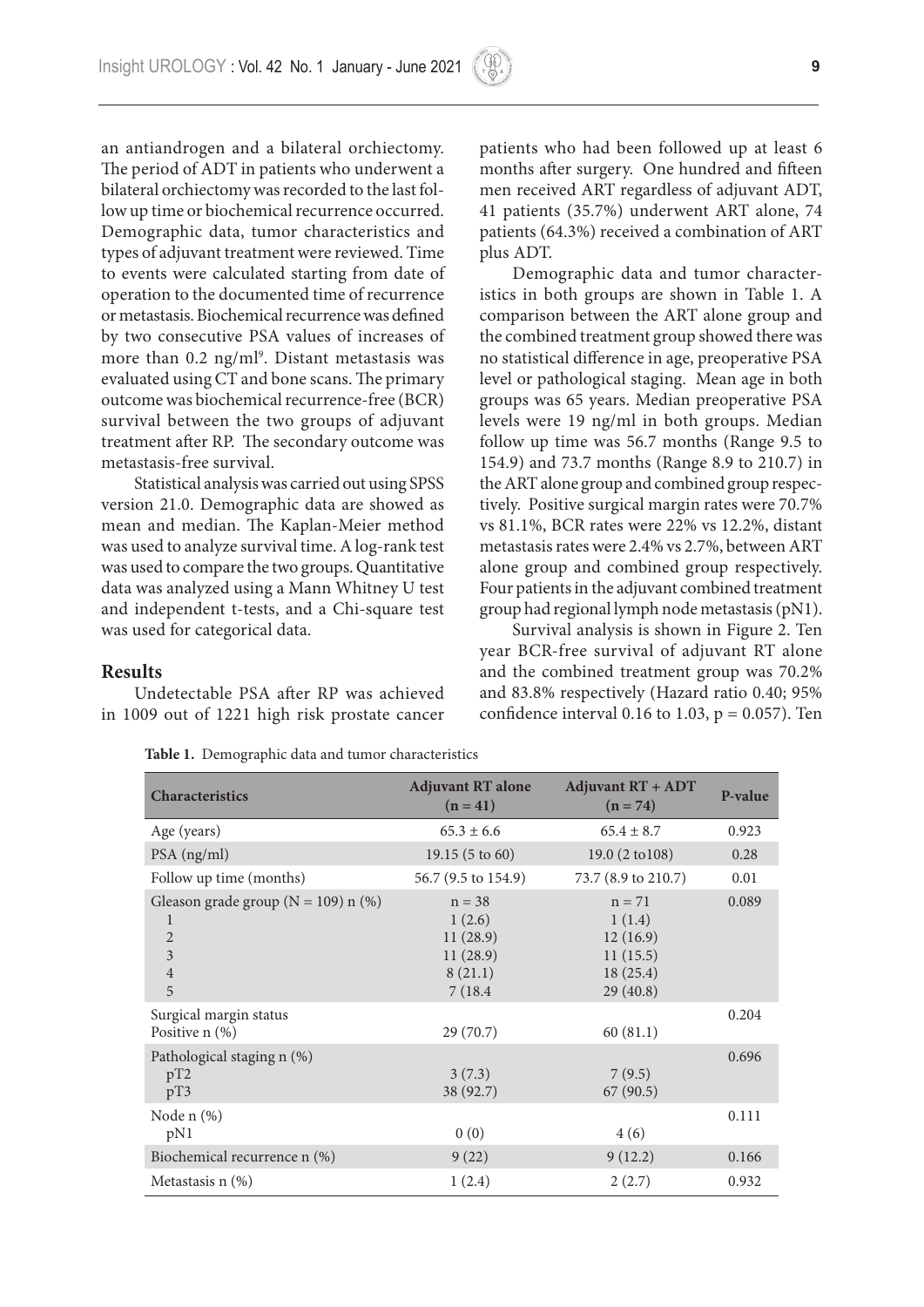

**Figure 2.** Kaplan-Meier curves of biochemical recurrence free survival and metastasis free survival

| <b>Study</b>            | Siriraj study                                                                                | <b>GETUG-AFU-16</b>                                                  | <b>RTOG 9601</b>                                                 |
|-------------------------|----------------------------------------------------------------------------------------------|----------------------------------------------------------------------|------------------------------------------------------------------|
| Years (no. of patients) | 2000-2016 (115)                                                                              | 2006-2010 (743)                                                      | 1998-2003 (760)                                                  |
| Inclusion criteria      | $pT2-T4$<br>preop $PSA > 20$ ng/ml<br>Gleason grade group 4-5<br>Adverse pathologic features | $PT2-T4a$<br>Pre SRT PSA 0.2-2.0 ng/ml<br>Undetectable PSA<br>postop | pT3N0 or T2 with<br>positive margin<br>Pre SRT PSA 0.2-4.0 ng/ml |
| Treatment arms          | ART vs ART + ADT                                                                             | SRT vs SRT + ADT                                                     | SRT vs SRT + ADT                                                 |
| $RT$ dose $(Gy)$        | $66 - 72$                                                                                    | 66                                                                   | 64.8                                                             |
| Hormone therapy type    | GnRH agonist;<br>Antiandrogen<br>Bilateral orchiectomy                                       | GnRH agonist<br>(goserelin)                                          | Antiandrogen<br>(bicalutamide)                                   |
| ADT duration (mo)       | 28                                                                                           | 6                                                                    | 24                                                               |
| Median follow-up (yr)   | 5.3                                                                                          | 9.3                                                                  | 13                                                               |
| High-risk features (%)  | T3:91.3<br>$SM+$ : 77.4<br>Persistent PSA: 0                                                 | T3:46<br>$SM+:51$<br>Persistent PSA: 0                               | T3:67<br>$SM+$ : 75<br>Persistent PSA : >12                      |
| Biochemical control (%) | 9.8<br>improvement (10 yr)                                                                   | 17 absolute improvement<br>$(9.3 \,\text{yr})$                       | 24 absolute<br>improvement (12 yr)                               |
| Distant metastasis (%)  | No significant improvement                                                                   | 7 absolute improvement<br>$(9.3 \,\text{yr})$                        | 9 absolute; improvement<br>$(12 \text{ yr})$                     |

**Figure 2.** Kaplan-Meier curves of biochemical recurrence free survival and metastasis free **Table 2.** Details of comparative analysis

years metastasis-free survival was 95.7% and 81% respectively ( $p = 0.787$ ).

#### **Discussion**

Locally advanced prostate cancer with high risk features is a complex condition which needs a multidisciplinary approach to increase a positive outcome. Long term ADT plays a major role in combination with radiotherapy as an effective primary treatment which improves survival in

high risk prostate cancer patients with intact prostate<sup>10-12</sup>. By contrast, surgical treatment alone may be insufficient in long life expectancy patients. Previous randomized studies demonstrated the benefits of adjuvant radiotherapy alone after RP in high risk pathological cases. Unfortunately, there is no strong evidence to support the benefits of additional ADT in patients who underwent radical prostatectomy.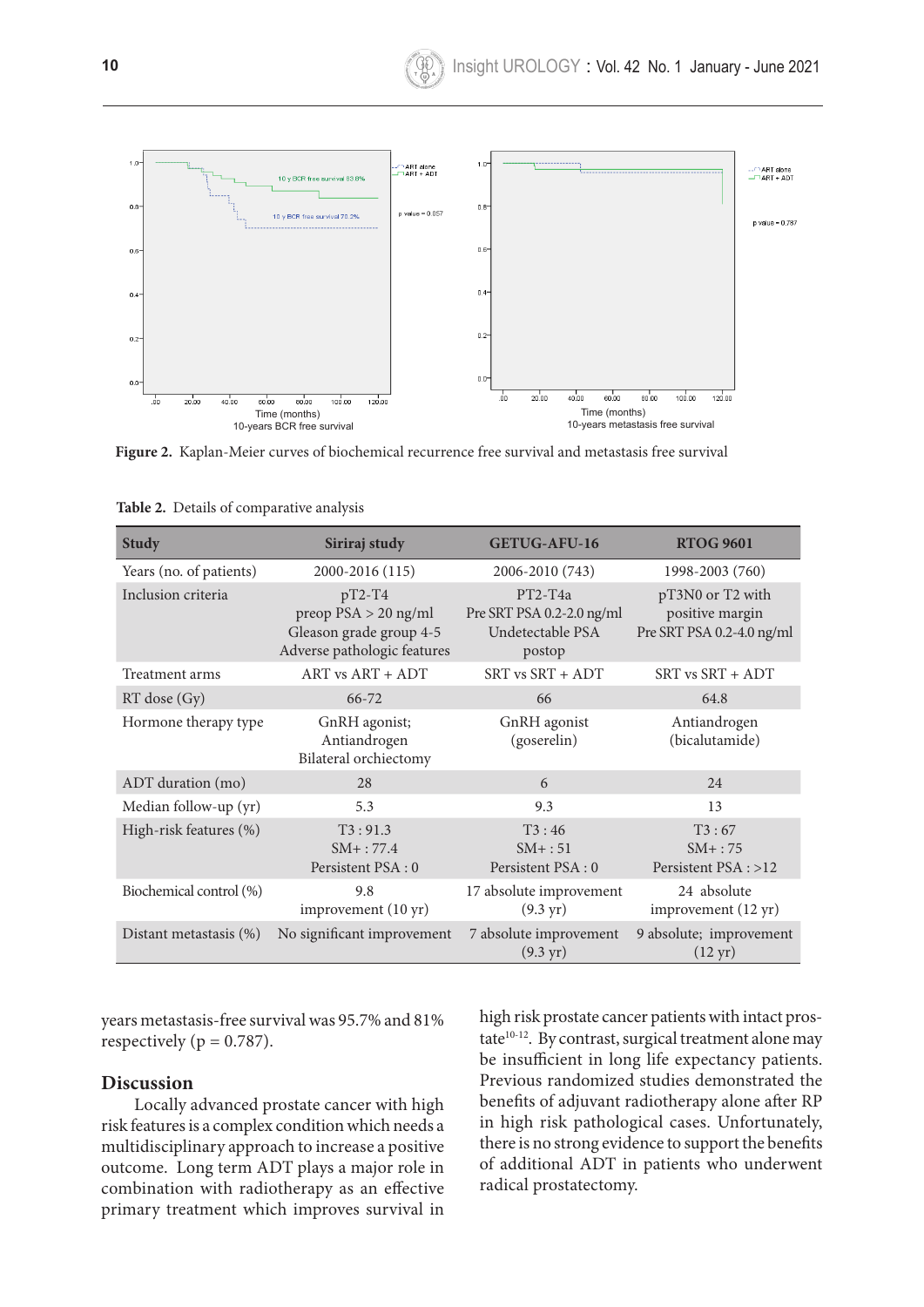Bolla et al. and Wiegel et al. reported biochemical recurrence rates of about 40% in cases where ART alone was given after a 10-year follow up2-4. RTOG 9601 and GETUG-AFU 16 reported that a combination of SRT with ADT increased PFS and MFS in patients with BCR after RP7,8. The duration of ADT in these trials was 24 months of bicalutamide and 6 months of goserelin respectively. A comparative analysis is shown in table 2. This study shows a 9.8% improvement in biochemical control after 10 years of follow up whereas 24% and 17% absolute improvement were discovered in RTOG 9601 and GETUG-AFU 16 respectively. The 10-year PFS in GETUG-AFU 16 was 64% for patients in the radiotherapy plus goserelin group. Our results emphasize that a combination of ART plus ADT improved BCR-free survival in high risk patients with adverse pathological features after RP (70.2% vs 83.8% in ART alone vs ART plus ADT). Some recent data showed an overall survival improvement after a combination of ART plus ADT vs observation or ADT alone in high risk and node-positive patients after RP (HR 0.77, 95% CI 0.64-0.94;  $p = 0.008$ <sup>13</sup>. This may guide us how to improve survival rates in the context of adjuvant combination therapy after RP in men with adverse pathological features.

Major limitations of this study include its retrospective nature which can lead to a selection bias and lack of matched controls causing a level of variation in types and duration of ADT in the combination treatment cohort. Phase III AFU-GETUG-20 (NCT01442246) and ERADICATE trials (NCT04484818) will help us to understand the benefits and the optimum duration of hormonal treatment in adjuvant therapies.

### **Conclusion**

Multimodality treatment increases long term survival rates for high risk prostate cancer patients. A combination of radiotherapy and hormonal treatment after radical prostatectomy appears to improve biochemical recurrence-free survival in patients with adverse features when compared with adjuvant radiation therapy alone.

## **Acknowledgement**

The authors would like to thank Ms. Jitsiri Chaiyatho and all coordinators at the Siriraj Hospital for their important contributions to this study.

### **Conflicts of Interest**

The authors declare no conflict of interest.

#### **References**

- 1. Stephenson AJ, Bolla M, Briganti A, et al. Postoperative radiation therapy for pathologically advanced prostate cancer after radical prostatectomy. Eur Urol 2012;61:443-51.
- 2. Bolla M, van Poppel H, Tombal B, Vekemans K, Da Pozzo L, de Reijke TM, et al. Postoperative radiotherapy after radical prostatectomy for high-risk prostate cancer: long-term results of a randomised controlled trial (EORTC trial 22911). The Lancet 2012;380:2018-27.
- 3. Thompson IM, Tangen CM, Paradelo J, Lucia MS, Miller G, Troyer D, et al. Adjuvant radiotherapy for pathological T3N0M0 prostate cancer significantly reduces risk of metastases and improves survival: long-term followup of a randomized clinical trial. J Urol 2009;181:956-62.
- 4. Wiegel T, Bartkowiak D, Bottke D, Bronner C, Steiner U, Siegmann A, et al. Adjuvant radiotherapy versus wait-and-see after radical prostatectomy: 10 year follow-up of the ARO 96-02/AUO AP 09/95 trial. Eur Urol 2014;66:243-50.
- 5. Woranisarakul V, Leewansangtong S, Dankulchai P, Apiwarodom N, Srinualnad S, Taweemonkongsap T, et al. Oncological Outcomes of Radiotherapy after Radical Prostatectomy in Thai Patients with Prostate Cancer. J Med Assoc Thai 2017;100:S179-85.
- 6. Boonyapanichskul P, Leewansangtong S, Srinualnad S, Nualyong C, Taweemonkongsap T, Woranisarakul V. Outcome of Adjuvant versus Salvage Androgen Deprivation Therapy (ADT) with/without Radiotherapy Following Radical Prostatectomy for Prostate Cancer Patients with Adverse Pathologic Feature(s) or with Positive Regional Lymph Node Metastasis. J Med Assoc Thai 2020;103:75-80.
- 7. Shipley WU, Seiferheld W, Lukka HR, Major PP, Heney NM, Grignon DJ, et al. Radiation with or without antiandrogen therapy in recurrent prostate cancer. N Engl J Med 2017;376:417-28.
- 8. Carrie C, Magne N, Burban-Provost P, Sargos P, Latorzeff I, Lagrange J, et al. Short-term androgen deprivation therapy combined with radiotherapy as salvage treatment after radical prostatectomy for prostate cancer (GETUG-AFU 16): a 112-month follow-up of a phase 3, randomised trial. Lancet Oncol 2019;20:1740-49.
- 9. Cookson MS, Aus G, Burnett AL, Canby-Hagino